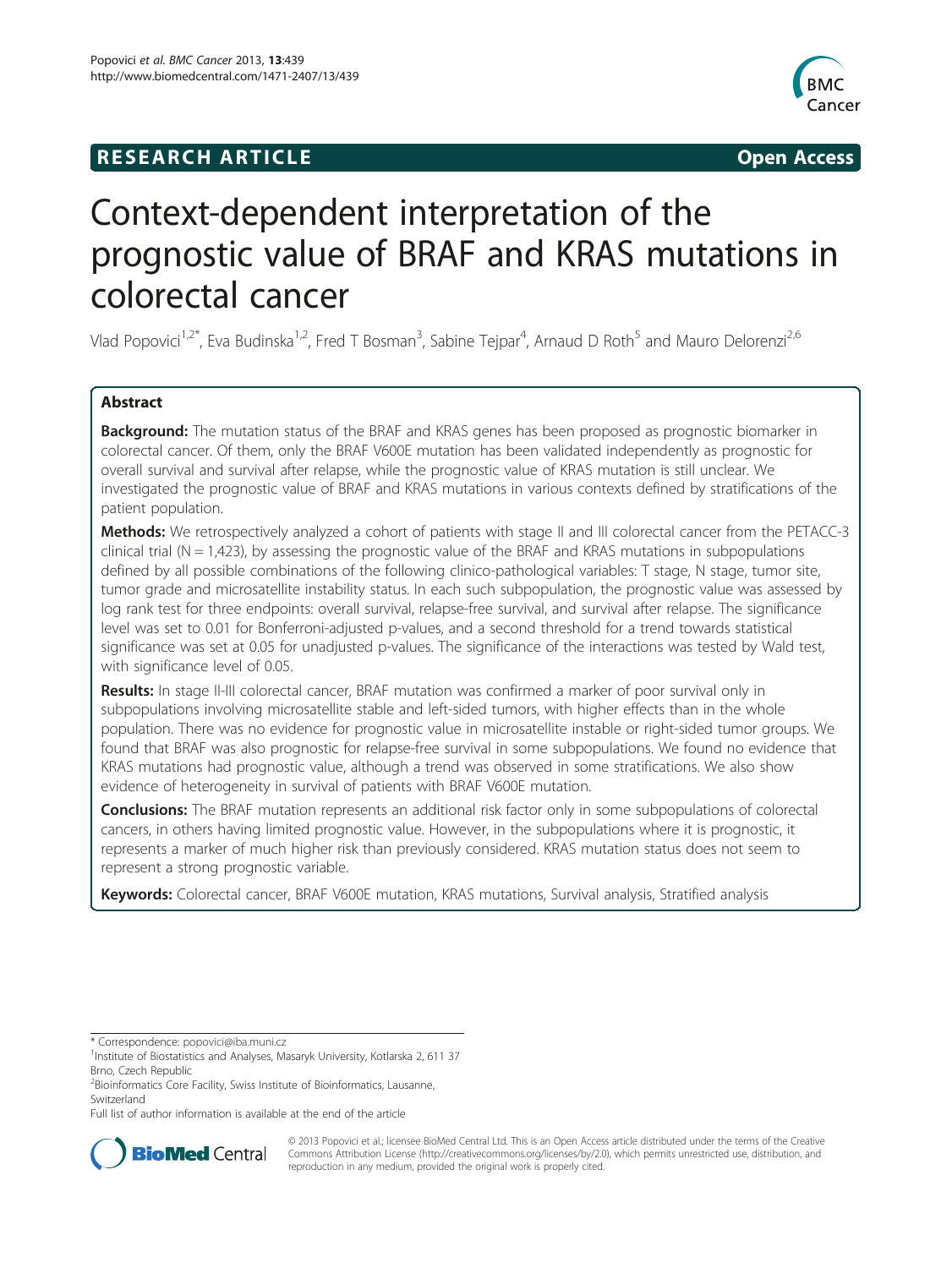# Background

Our current models of colorectal cancer (CRC) are dominated by the idea of a sequential tumor progression from adenoma to carcinoma, in which the accumulation of genetic events in key genes defines alternative oncogenic paths with impact on tumor characteristics. These genetic events include the mutational activation of oncogenes like BRAF and KRAS, disruption of WNT signaling, allelic imbalance on chromosome 18q and mutation of TP53 tumor suppressor gene [\[1-4](#page-5-0)]. Since the mutations of BRAF and KRAS genes, which lead to the activation of MEK/ERK pathway, are seen as important events in the tumor progression and based on their relatively high incidence (7- 15% for BRAF mutations and 35-40% for KRAS mutations [[5-8\]](#page-5-0)), they have been proposed as prognostic biomarkers for CRC. Of them, only BRAF V600E mutation has been consistently validated, while the prognostic value of KRAS mutation remains debatable. The BRAF has been shown to be prognostic for overall survival (OS) and survival after relapse (SAR) in general CRC population by us and others [[9-](#page-5-0)[13\]](#page-6-0) as well as in microsatellite-stable (MSS) population [[12,14](#page-6-0)], while having no prognostic value for relapse-free survival (RFS). In these studies, the hazard ratios (HR) for BRAF mutation varied between 1.4 and 2.1 for OS and 2.3 to 3.6 for SAR. In the case of KRAS mutation, the published results are contradictory, with prognostic value, in the positive studies, found only for relapse-free survival [[9,](#page-5-0)[11,15\]](#page-6-0), while other studies, including our own [[13](#page-6-0)], did not find any evidence of prognostic value for KRAS mutation. Also, a recent meta-analytical review found no evidence supporting the prognostic value of KRAS mutation [[16](#page-6-0)]. A detailed review is given in [\[17\]](#page-6-0).

The question remains whether the prognostic value of the BRAF and KRAS mutations is uniform across different patient groups defined by clinical parameters or if there are interactions that would influence their utility. Taking advantage of a large series of stage II-III CRC tumors with mutation data from the PETACC-3 clinical trial [[18](#page-6-0)], we systematically investigate the prognostic value of the BRAF and KRAS mutations in all possible stratifications – contexts – defined by a set of clinical parameters found to be important in survival prognosis in a previous analysis [[19](#page-6-0)]. The main question our study tries to answer is whether the mutations of BRAF and KRAS genes are indicators of different prognosis within otherwise uniform (with respect to the clinical parameters considered) subpopulations of patients with CRC. A secondary question we address, for the main findings, is whether the observed prognostic values are statistically significant also in multivariate models, in the respective subpopulations.

# Methods

We retrospectively analyzed the PETACC-3 clinical trial [[18\]](#page-6-0) data set ( $N = 1,423$ ), of patients with stage II and III CRC, by generating the subpopulations defined by all possible combinations of levels of the following five variables: MSI status (MSI-H and MSS levels), tumor site (left and right), T stage (T1,2, T3, and T4), N stage (N0, N1 and N2) and tumor grade (G1,2 and G3,4). In total, there were 393 possible subpopulations (see Additional file [1](#page-5-0) for an exhaustive listing), of which only those with more than  $N = 20$  samples were further considered for testing the prognostic value of the BRAF and KRAS mutations. The full description of the data set is given in [\[19\]](#page-6-0).

In each subpopulation, the prognostic importance of the BRAF and KRAS mutations was assessed using log-rank test comparing the survival of BRAF-/KRAS-mutant population to the BRAF- and KRAS- wild type (double wild type – WT2) population, for overall survival (OS), relapse-free survival (RFS) and survival after relapse (SAR) endpoints. Data was summarized with hazard ratios (HR), their 95% confidence intervals (CI), P-values and adjusted P-values (Bonferonni correction, denoted hereinafter by P\* ). For a result to be considered statistically significant we required that  $P^* \le 0.01$  and that at least 10 patients were in each of the two groups compared. If only  $P \le 0.05$ , the result was reported as a trend towards significance. The significance of the interactions was tested by Wald test in the presence of both main effects, with significance level of 0.05 (no adjustment for multiple testing in this case). All tests were two-sided.

All computations were carried out in R version 2.15.2 (<http://www.r-project.org>) and survival analysis was performed using R survival package version 2.37-2.

# Results and discussion

In the global population, the BRAF mutation is prognostic for poorer overall survival and survival after relapse, while KRAS mutation is not prognostic for any of the three endpoints (Table [1](#page-2-0)). In stratified analyses and after correction for multiple testing, BRAF mutation status remained a significant prognostic marker in various subpopulations. On the contrary, KRAS mutation status never reached the level of significance required after P-value adjustment (P\* ≤ 0.01 and at least 10 patients in both of the groups compared). However, in several stratifications, KRAS mutation showed a trend towards significance ( $P \le 0.05$ ). The full table of results with all possible stratifications is given as Additional file [1](#page-5-0).

# BRAF mutation

The BRAF mutation was prognostic for overall survival in MSS and/or left-sided tumors subpopulations (Figure [1](#page-2-0)). In the MSS tumors, BRAF was indicative of worse overall survival ( $P^* < 0.0001$ ; HR = 2.82; 95% CI = 1.85 to 4.30), as well as in MSS/left tumors (P\* < 0.0001; HR = 6.41; 95% CI = 3.57 to 11.52) and all left-sided tumors ( $P^* < 0.0001$ ; HR = 5.18; 95% CI = 3.00 to 8.94) (Figure [1A](#page-2-0),B). At the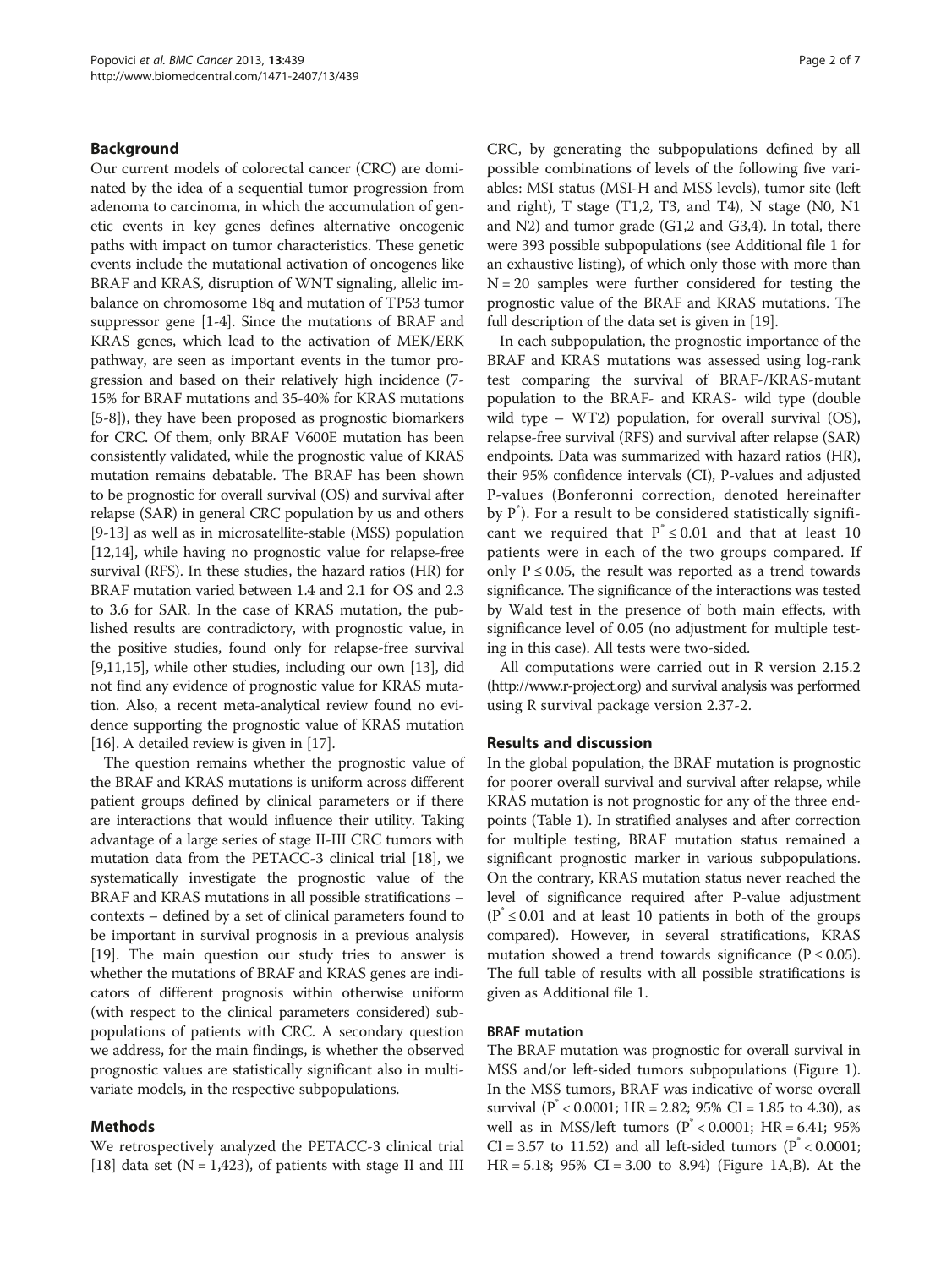| Factor      | Comparison                       | <b>OS</b> |                  | <b>RFS</b> |                   | <b>SAR</b> |                     |
|-------------|----------------------------------|-----------|------------------|------------|-------------------|------------|---------------------|
|             |                                  | P-value   | HR (95% CI)      | P-value    | HR (95% CI)       | P-value    | HR (95% CI)         |
| <b>MSI</b>  | MSI-H vs MSS                     | 0.0002    | 0.45(0.30,0.69)  | < 0.0001   | 0.48(0.34, 0.68)  | 0.9643     | 0.99(0.65, 1.52)    |
| Site        | Left vs Right                    | 0.3143    | 0.89(0.72,1.11)  | 0.2123     | 1.13(0.93, 1.36)  | < 0.0001   | $0.59$ (0.47, 0.73) |
| Grade       | G3,4 vs G1,2                     | 0.0018    | 1.63 (1.29,2.23) | 0.0012     | 1.56 (1.19,2.04)  | 0.0387     | 1.38 (1.01,1.88)    |
| T stage     | T3 vs T1,2                       | 0.0634    | 1.76 (0.96,3.22) | 0.0629     | 1.58 (0.97,2.58)  | 0.1399     | 1.57 (0.86,2.88)    |
|             | T4 vs T1,2                       | 0.0002    | 3.06 (1.63,5.74) | < 0.0001   | 2.69 (1.61,4.48)  | 0.0680     | 1.78 (0.95,3.35)    |
| N stage     | N1 vs N0                         | < 0.0001  | 1.91 (1.38,2.65) | < 0.0001   | 1.78 (1.36, 2.32) | 0.9809     | 0.98(0.71, 1.35)    |
|             | N <sub>2</sub> vs N <sub>0</sub> | < 0.0001  | 4.51 (3.28,6.21) | < 0.0001   | 4.06 (3.11,5.29)  | 0.1498     | 1.24 (0.90,1.71)    |
| <b>BRAF</b> | BRAF mut vs WT2                  | 0.0004    | 1.92 (1.33,2.78) | 0.0832     | 1.35 (0.96,1.89)  | < 0.0001   | 2.56 (1.75,3.70)    |
|             | BRAF mut vs BRAF wt              | 0.0009    | 1.78 (1.26,2.53) | 0.1174     | 1.30 (0.94,1.81)  | < 0.0001   | 2.48 (1.74,3.53)    |
| <b>KRAS</b> | KRAS mut vs WT2                  | 0.1461    | 1.20 (0.93,1.54) | 0.4410     | 1.09(0.88, 1.33)  | 0.1755     | 1.18 (0.93,1.52)    |
|             | KRAS mut vs KRAS wt              | 0.4826    | 1.09 (0.86,1.37) | 0.7245     | 1.04(0.85, 1.27)  | 0.7222     | 1.04 (0.82,1.32)    |

<span id="page-2-0"></span>Table 1 Univariate analysis of the prognostic factors in the whole CRC population

same time, BRAF mutation was not prognostic in any stratification involving only right-sided tumors (Figure 1C) and/or MSI-H tumors. In a multivariate model, including up to second degree interactions between MSI status, BRAF mutation and tumor site, adjusted for grade, T stage and N stage, the only significant interaction was between BRAF mutation and tumor site  $(P = 0.0041)$ . The interaction between BRAF mutation status and tumor site was also significant within MSS tumors ( $P = 0.0033$ ), but not within MSI-H tumors. The interaction between BRAF mutation status and MSI status was not significant in either left or right-sided tumors. These results show that BRAF mutation represents an additional risk factor only within MSS/left tumors, with no statistically significant effect in right or MSI-H tumors, the general prognostic value of BRAF mutation being driven by its effect in this subpopulation. As a consequence, the corresponding HR should be re-interpreted: a BRAF mutation does not double the risk of death for all patients carrying this

mutation ( $HR = 1.92$  in global population), but represents a six-fold increase of the risk in the case of patients with MSS/left tumors  $(HR = 6.41) - in comparison with the$ double wild type MSS/left tumors. At the same time, BRAF mutation does not significantly influence the risk of death (in comparison with WT2) in MSI-H and/or rightsided tumors. The MSS/left side BRAF-mutant population emerges as the worst surviving group of patients in our data set: for example, the 3-year overall survival rate is 0.35 (95% CI = 0.20 to 0.66) in comparison to 0.89  $(95\% \text{ CI} = 0.85 \text{ to } 0.93)$  for KRAS-mutant and 0.91 (95% CI =  $0.88$  to  $0.93$ ) for WT2, respectively (Table [2](#page-3-0)). The observation could not be extended to MSS/rightsided tumors (Table [2\)](#page-3-0).

Interestingly, BRAF mutation was also prognostic for shorter relapse-free survival in left-sided tumors (Figure [2](#page-3-0)): all left-sided tumors ( $P^* = 0.0002$ ; HR = 3.31; 95% CI = 1.98 to 5.55) and MSS/left tumors ( $P^* = 0.0005$ ; HR = 3.57; 95% CI = 2.02 to 6.31) (Figure [2](#page-3-0), see also Table [2](#page-3-0)). This

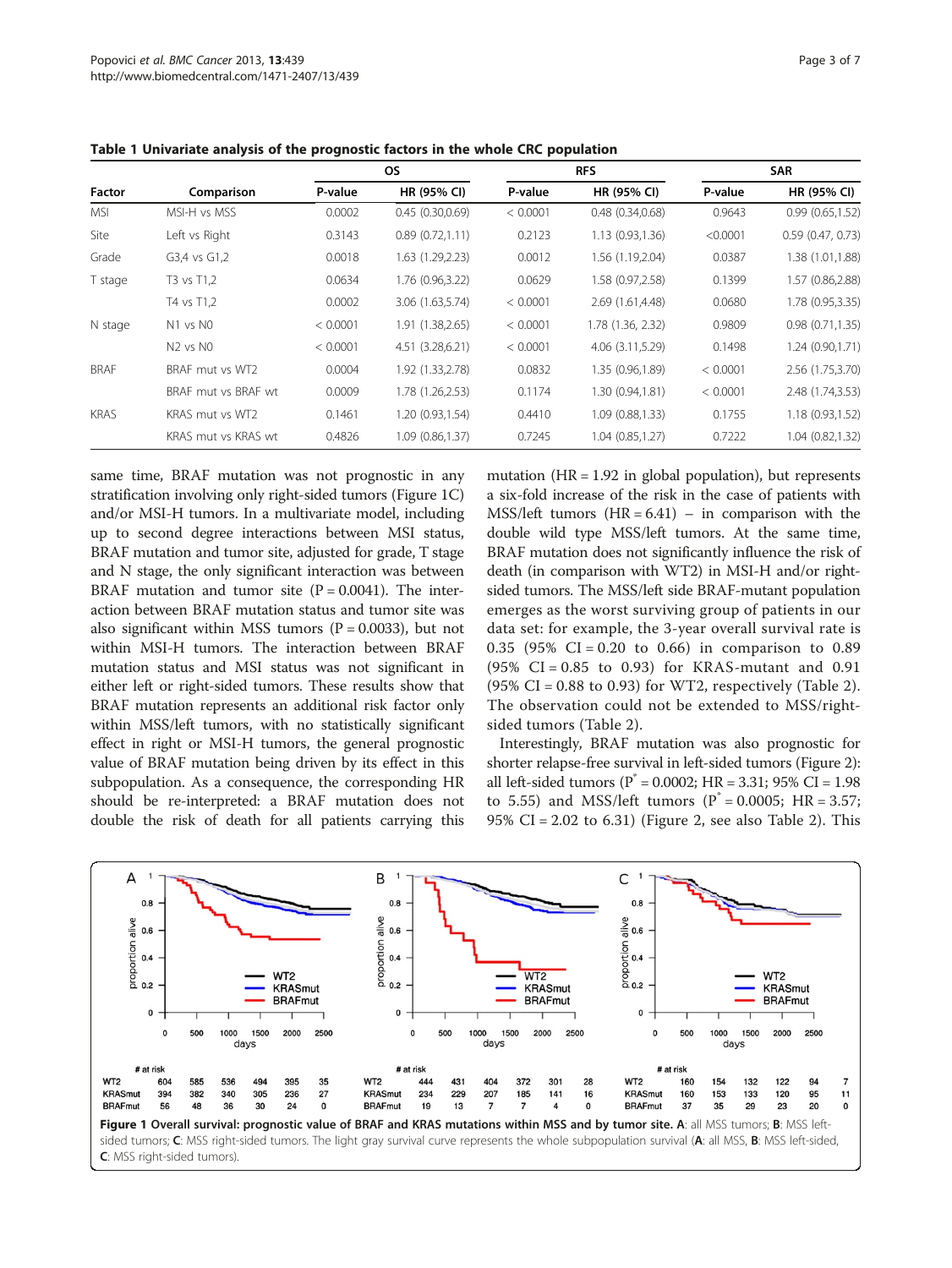<span id="page-3-0"></span>Table 2 Three-year overall and relapse-free survival rates, and one-year survival after relapse rates in MSS/left and MSS/right populations, stratified by mutation status

|                 | MSS/left      |                            | <b>MSS/right</b> |               |  |
|-----------------|---------------|----------------------------|------------------|---------------|--|
| Population      | Survival rate | 95% CI                     | Survival rate    | 95% CI        |  |
|                 |               | OS: 3-year survival rates  |                  |               |  |
| WT <sub>2</sub> | 0.91          | $0.88 - 0.93$              | 0.83             | $0.77 - 0.89$ |  |
| <b>KRAS</b> mut | 0.89          | $0.85 - 0.93$              | 0.80             | $0.74 - 0.86$ |  |
| <b>BRAF</b> mut | 0.37          | $0.20 - 0.66$              | 0.73             | $0.60 - 0.89$ |  |
|                 |               | RFS: 3-year survival rates |                  |               |  |
| WT <sub>2</sub> | 0.75          | $0.71 - 0.80$              | 0.75             | $0.68 - 0.82$ |  |
| <b>KRAS</b> mut | 0.68          | $0.62 - 0.74$              | 0.73             | $0.66 - 0.80$ |  |
| <b>BRAF</b> mut | 0.32          | $0.16 - 0.61$              | 0.68             | $0.54 - 0.84$ |  |
|                 |               | SAR: 1-year survival rates |                  |               |  |
| WT <sub>2</sub> | 0.81          | $0.74 - 0.88$              | 0.65             | $0.52 - 0.82$ |  |
| <b>KRAS</b> mut | 0.80          | $0.71 - 0.89$              | 0.75             | $0.53 - 0.80$ |  |
| <b>BRAF</b> mut | 0.17          | $0.05 - 0.60$              | 0.36             | $0.17 - 0.79$ |  |

is a novel observation, since BRAF mutation was not generally considered prognostic for relapse. In other MSS-subpopulations involving left-sided tumors BRAF mutation is also prognostic (see Additional file [1](#page-5-0)). Again, the BRAF mutation was not prognostic in any subpopulation involving MSI-H and/or right-sided tumors. In a multivariate model, involving up to second degree interactions between MSI status, BRAF mutation and tumor site, adjusted for grade, T stage and N stage, the only significant interaction was between BRAF mutation and tumor site  $(P = 0.047)$ . The interaction between BRAF mutation status and tumor site was also significant within MSS tumors ( $P = 0.043$ ), but not within MSI-H tumors (where the small number of BRAF mutants in the left colon limits the statistical power). Hence, the

prognostic value of the BRAF mutation is confined to the MSS/left-sided tumors.

For the survival after relapse (SAR), BRAF mutation represents an additional risk factor in more stratifications, most of them involving MSS and/or left-sided tumors. BRAF mutation shows also a trend to be prognostic in MSS/right-sided tumors as well, even though the p-value was no longer significant after multiple testing correction. The BRAF mutation was indicative of poor survival after relapse in all MSS tumors ( $P^* < 0.0001$ ; HR = 3.43; 95% CI = 2.19 to 5.36); MSS/left tumors ( $P^* = 0.0002$ ; HR = 3.89; 95% CI = 2.11 to 7.20) and showed a trend in MSS/right (P = 0.0111; HR = 2.27; 95% CI = 1.17 to 4.38) (Figure [3\)](#page-4-0). The test for interaction between BRAF mutation status and tumor site was not significant, hence we conclude that BRAF mutation is prognostic for SAR in all MSS patients.

The differences in prognostic value of the BRAF mutation status in various subpopulations suggest a certain degree of heterogeneity in the survival of patients harboring this mutation. Indeed, within the BRAF mutant population, the MSS tumors had worse outcome for overall survival ( $P = 0.0021$ ; HR = 3.45; 95% CI = 1.49 to 7.69)) and relapse-free survival  $(P = 0.0085; HR = 2.63;$ 95% CI = 1.25 to 5.56), this observation being in line with the fact that MSI-H has a protective prognostic effect in CRC. At the same time, the left BRAF-mutant tumors had a worse prognosis than the right BRAF-mutant tumors, for overall survival (within all BRAF-mutants:  $P = 0.0003$ ; HR = 3.20; 95% CI = 1.64 to 6.23; within MSS/ BRAF-mutants:  $P = 0.0059$ ;  $HR = 2.84$ ; 95%  $CI = 1.31$  to 6.15; while within MSI-H/BRAF-mutants it could not be assessed) and for relapse-free survival (within all BRAFmutants:  $P = 0.0002$ ;  $HR = 3.24$ ;  $95\%$   $CI = 1.71$  to 6.16; within MSS/BRAF-mutants:  $P = 0.0062$ ;  $HR = 2.82$ ; 95%

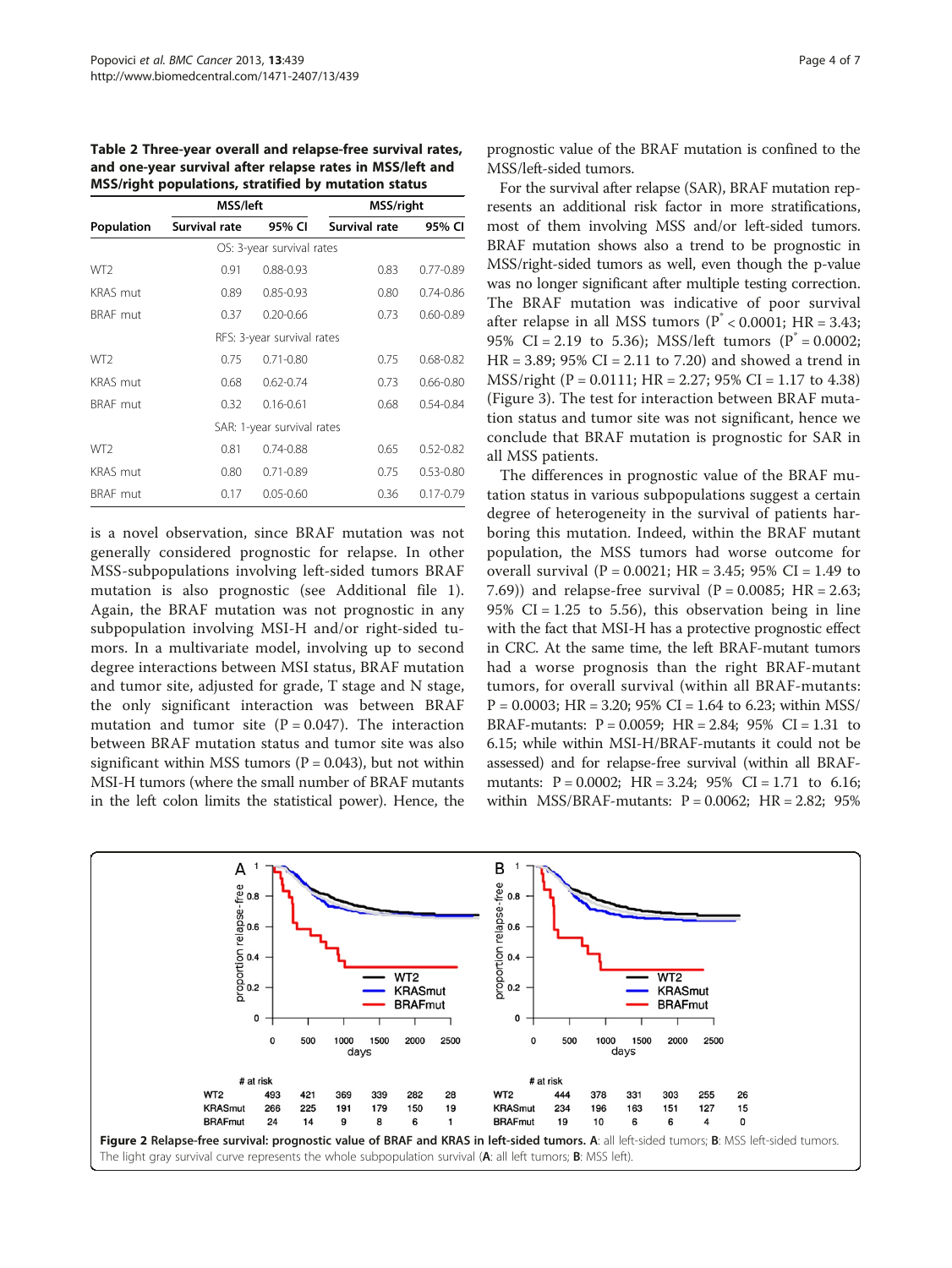<span id="page-4-0"></span>

 $CI = 1.30$  to 6.12; while within MSI-H/BRAF-mutants it could not be assessed). However, there was no statistically significant difference in survival after relapse among BRAF mutants, all having an equally poor survival.

# KRAS mutation

KRAS mutation did not reach the significance level required to be considered prognostic for any of the three endpoints, since the adjusted p-values were all larger than 0.01. However, in some cases, it showed a trend towards significance ( $P \le 0.05$ ).

In overall survival, KRAS mutation had a trend to become significant in several stratifications of tumors with early stage lymph node invasion (N1). In all these, KRAS mutation was a marker of worse outcome (see Additional file [1](#page-5-0)). While not being a significant prognostic factor (as required by us) for relapse-free survival, KRAS mutation

showed a trend to become prognostic. In contrast with BRAF, KRAS mutation seemed to be prognostic for RFS mostly in the right colon. The most intriguing observation was in MSI-H/right colon subpopulation  $(N = 102, KRAS)$ mutants: 39), where KRAS mutation seemed to identify a low risk group (P = 0.0349; HR = 0.29; 95% CI = 0.08 to 0.99) (Figure 4). KRAS mutation was not prognostic for SAR. Also, no significant interaction between KRAS mutation, MSI status and tumor site was observed, for any of the three endpoints.

Since several studies have suggested that KRAS mutations at codon 12 may have a different prognostic value than codon 13 mutations [[20\]](#page-6-0), we have tested for differences in survival between the two groups of mutations, in all the same stratifications. No statistically significant difference was observed, but the sample size of our data might be too limited to detect such differences.

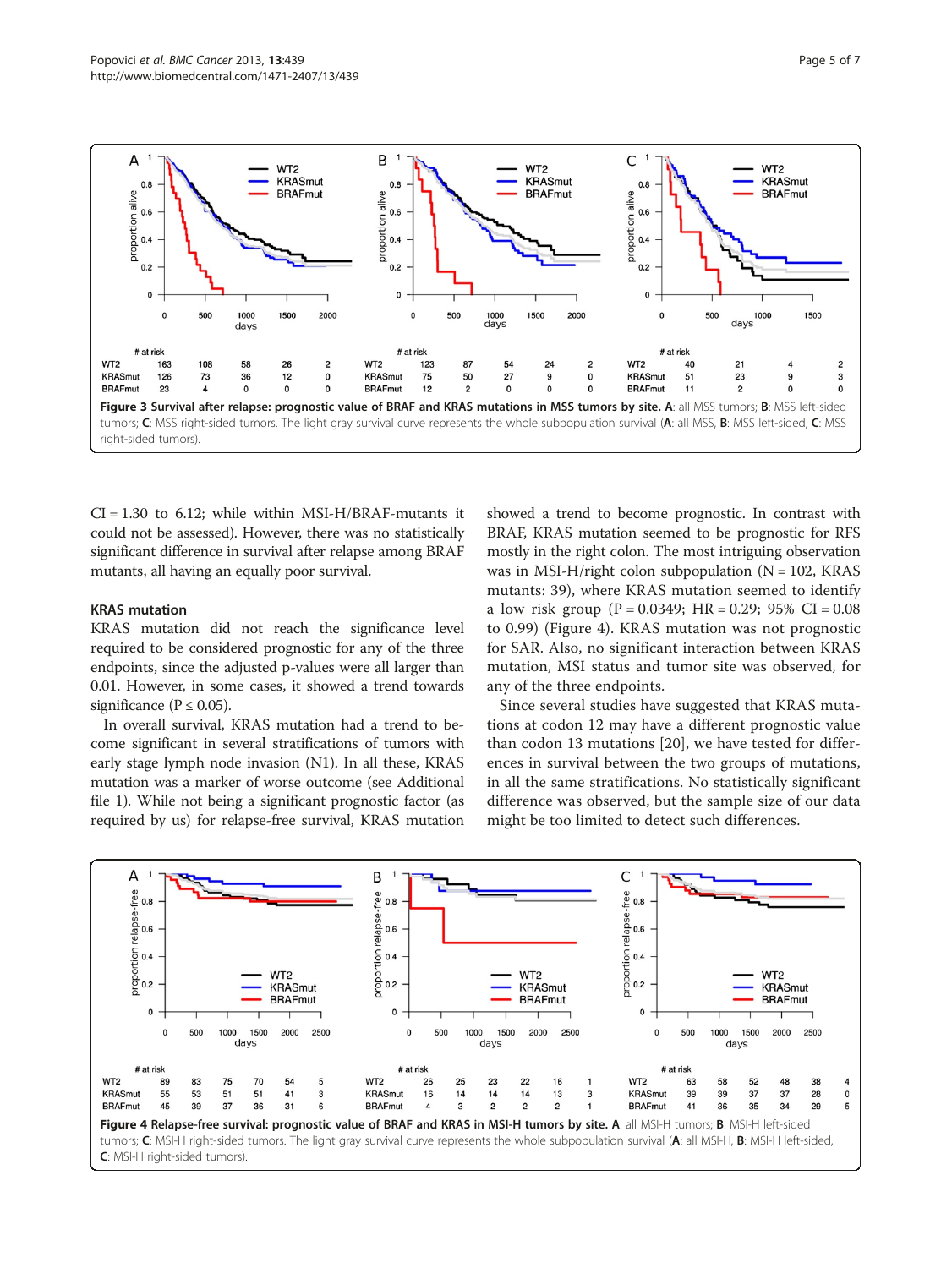# <span id="page-5-0"></span>Conclusions

In our analyses, we have compared the survival of BRAF/ KRAS-mutated population with that of the double-wild type population, while controlling for several other parameters (tumor site, T and N stage, grade and MSI status).

Our analyses confirm the prognostic value of BRAF mutation status, in various stratifications. As a novelty, we observe a strong prognostic value for relapse-free survival of the BRAF mutation status in the MSS/leftcolon tumors.

The interpretation of BRAF mutation as additional risk factor has to be made in the context of MSI status and tumor location. Indeed, our results show that BRAF represents a risk factor in the left colon and/or MSS tumors. In the data analyzed, we found no sufficient statistical evidence supporting a worse outcome associated with BRAF mutation in MSI-H tumors. As a consequence, the published hazard ratios for BRAF mutation for general population have to be reconsidered. The tumor staging (T or N stage, tumor grade) had a lesser impact on the prognostic value of the BRAF mutation status, while the tumor background (site and microsatellite (in)stability) significantly influenced the prognostic.

For the KRAS mutation, we could not confirm nor completely disprove its prognostic value. It was prognostic in several stratifications, in some showing a protective effect, while in others representing a risk factor. This is probably an effect of the heterogeneity of KRAS mutant population [[21,22](#page-6-0)] and may explain in part the contradictory results published so far. With the strict requirements for statistical significance imposed, KRAS mutation did not appear to have prognostic value in any of the stratifications. The trend towards significance suggests, however, a potential utility as prognostic marker for RFS mostly in right colon.

In conclusion, the utility of the BRAF and KRAS as prognostic biomarkers depends on the MSI status and tumor location. We hypothesize that this interaction may extend to other biomarkers and prognostic gene signatures as well. At the same time, this observation has clear implications in clinical trial design and needs to be accounted for.

We make public the full table with all stratifications to support similar analyses in other data sets.

# Additional file

[Additional file 1:](http://www.biomedcentral.com/content/supplementary/1471-2407-13-439-S1.xlsx) Full survival analysis results. In each possible stratification three endpoints were tested - overall survival, relapse-free survival and survival after relapse - and the sample size of the analysis along with the resulting p-values and hazard ratios are given.

#### Abbreviations

MSI: Microsatellite instability; MSI-H: High microsatellite instability; MSS: Microsatellite stable; OS: Overall survival; RFS: Relapse-free survival;

SAR: Survival after relapse; WT2: Double wild type tumors: tumors that are BRAF- and KRAS-wild type.

#### Competing interests

The authors declare that they have no competing interests.

## Authors' contributions

VP conceived and designed the investigation, performed the statistical analyses, interpreted the results and drafted the manuscript. EB performed statistical analyses and drafted the manuscript. FB, ST, AR and MD participated in data generation, result interpretation and contributed to manuscript drafting. All authors have read and approved the final manuscript.

#### Acknowledgments

ST is a Senior Clinical Investigator of the Fund for Scientific Research Flanders (FWO-Vlaanderen) and has received research grants from the Belgian Federation against Cancer (Stichting tegen Kanker) and from the Belgian National Cancer Plan (Nationaal Kankerplan). This work was supported by the grants SNF 320030\_135421 of the Swiss National Science Foundation and KFS 0269708-2010 of the Krebsliga Schweiz to AR and MD and by the EU Seventh Framework Programme, grant agreement 259015 to MD.

#### Author details

<sup>1</sup> Institute of Biostatistics and Analyses, Masaryk University, Kotlarska 2, 611 37 Brno, Czech Republic. <sup>2</sup> Bioinformatics Core Facility, Swiss Institute of Bioinformatics, Lausanne, Switzerland. <sup>3</sup>Institute of Pathology, Lausanne University Medical Center, Lausanne, Switzerland. <sup>4</sup>University Hospital Gasthuisberg, Katholieke Universiteit Leuven, Leuven, Belgium. <sup>5</sup>Oncosurgery Unit, Geneva University Hospital, Geneva, Switzerland. <sup>6</sup>University of Lausanne, Lausanne, Switzerland.

#### Received: 13 May 2013 Accepted: 24 September 2013 Published: 27 September 2013

#### References

- 1. Vogelstein B, Fearon ER, Hamilton SR, Kern SE, Preisinger AC, Leppert M, Nakamura Y, White R, Smits AM, Bos JL: Genetic alterations during colorectal-tumor development. N Engl J Med 1988, 319:525–532.
- 2. Vogelstein B, Fearon ER, Kern SE, Hamilton SR, Preisinger AC, Nakamura Y, White R: Allelotype of colorectal carcinomas. Science 1989, 244:207–211.
- 3. Markowitz SD, Bertagnolli MM: Molecular origins of cancer: Molecular basis of colorectal cancer. N Engl J Med 2009, 361:2449–2460.
- 4. Segditsas S, Tomlinson I: Colorectal cancer and genetic alterations in the Wnt pathway. Oncogene 2006, 25:7531–7537.
- 5. Samowitz WS, Sweeney C, Herrick J, Albertsen H, Levin TR, Murtaugh MA, Wolff RK, Slattery ML: Poor survival associated with the BRAF V600E mutation in microsatellite-stable colon cancers. Cancer Res 2005, 65:6063–6069.
- 6. Nosho K, Irahara N, Shima K, Kure S, Kirkner GJ, Schernhammer ES, Hazra A, Hunter DJ, Quackenbush J, Spiegelman D, Giovannucci EL, Fuchs CS, Ogino S: Comprehensive biostatistical analysis of CpG island methylator phenotype in colorectal cancer using a large population-based sample. PLoS One 2008, 3:e3698.
- 7. Brink M, de Goeij AF, Weijenberg MP, Roemen GM, Lentjes MH, Pachen MM, Smits KM, de Bruine AP, Goldbohm RA, van den Brandt PA: K-ras oncogene mutations in sporadic colorectal cancer in The Netherlands Cohort Study. Carcinogenesis 2003, 24:703–710.
- 8. English DR, Young JP, Simpson JA, Jenkins MA, Southey MC, Walsh MD, Buchanan DD, Barker MA, Haydon AM, Royce SG, Roberts A, Parry S, Hopper JL, Jass JJ, Giles GG: Ethnicity and risk for colorectal cancers showing somatic BRAF V600E mutation or CpG island methylator phenotype. Cancer Epidemiol Biomarkers Prev 2008, 17:1774–1780.
- 9. Fariña-Sarasqueta A, van Lijnschoten G, Moerland E, Creemers GJ, Lemmens VEPP, Rutten HJT, van den Brule AJC: The BRAF V600E mutation is an independent prognostic factor for survival in stage II and stage III colon cancer patients. Ann Oncol 2010, 21:2396–2402.
- 10. Gavin PG, Colangelo LH, Fumagalli D, Tanaka N, Remillard MY, Yothers G, Kim C, Taniyama Y, Kim SI, Choi HJ, Blackmon NL, Lipchik C, Petrelli NJ, O'Connell MJ, Wolmark N, Paik S, Pogue-Geile KL: Mutation Profiling and Microsatellite Instability in Stage II and III Colon Cancer: An Assessment